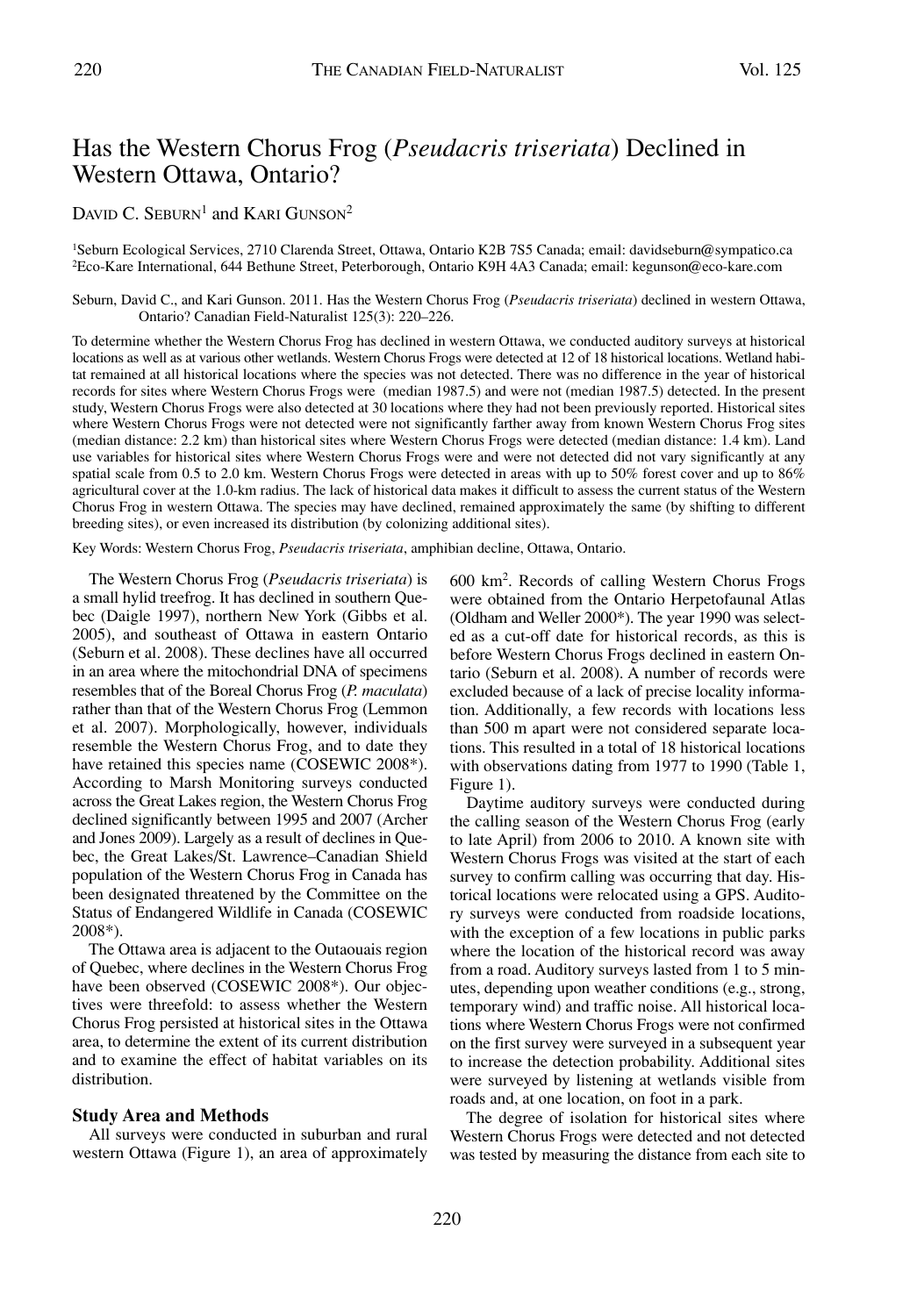| ID     | Latitude $(^{\circ}N)$ | Longitude $(^{\circ}W)$ | Year | Follow-up<br>year | Western Chorus<br>Frogs present |
|--------|------------------------|-------------------------|------|-------------------|---------------------------------|
| 52915  | 45.3778                | 76.2644                 | 1990 | 2008, 2009        | N                               |
| 48634  | 45.4375                | 76.2351                 | 1990 | 2008              | Y                               |
| 10203  | 45.4495                | 76.2149                 | 1988 | 2008              | Y                               |
| 48573  | 45.2632                | 76.1230                 | 1990 | 2007, 2009        | N                               |
| 48570  | 45.2445                | 76.0971                 | 1990 | 2007              | Y                               |
| 48567  | 45.2365                | 76.0868                 | 1990 | 2007              | Y                               |
| 48560  | 45.1685                | 76.0473                 | 1990 | 2008              | Y                               |
| 10204  | 45.1520                | 75.9796                 | 1988 | 2008, 2009        | N                               |
| 10205  | 45.2502                | 75.9698                 | 1985 | 2006              | Y                               |
| 10206  | 45.3466                | 75.9600                 | 1988 | 2007              | Y                               |
| 123366 | 45.3952                | 75.9582                 | 1982 | 2007              | Y                               |
| 10214  | 45.3607                | 75.8823                 | 1987 | 2009              | Y                               |
| 10215  | 45.3509                | 75.8745                 | 1987 | 2006              | Y                               |
| 10217  | 45.3401                | 75.8705                 | 1987 | 2009              | Y                               |
| 10216  | 45.3520                | 75.8464                 | 1987 | 2006              | Y                               |
| 10208  | 45.3026                | 75.8304                 | 1987 | 2006, 2009        | N                               |
| 123356 | 45.3000                | 75.8214                 | 1977 | 2006, 2009        | N                               |
| 10209  | 45.3235                | 75.8051                 | 1987 | 2006, 2009        | N                               |

TABLE 1. Location of historical sites with Western Chorus Frogs (*Pseudacris triseriata*) in western Ottawa pre-1991, showing those sites where Western Chorus Frogs were detected/not detected in follow-up surveys between 2006 and 2010. ID is the Ontario Herpetofaunal Atlas record number.

the closest known occupied site. The two groups (historical sites where Western Chorus Frogs were detected and historical sites where Western Chorus Frogs were not detected) were compared using the non-parametric Mann-Whitney test. Land use information was obtained from the Southern Ontario Land Resource Information System (SOLRIS). The layer represents the landscape in  $15 \times 15$  m pixels from 2000 to 2003, and it is derived from a combination of satellite imagery, topographic maps, and aerial photography (Ontario Ministry of Natural Resources 2007). Land use was separated into the following classes for analysis: forest cover (>60% tree cover, including plantations), built-up area (including residential, commercial, and industrial areas, and outdoor recreation areas, such as golf courses), wetlands  $(≥ 0.5$  ha in area), and agriculture (a broad category that includes intensive croplands as well as old fields and forest clearings). Road information was obtained from the Ontario Roads Network vector layer (Ontario Ministry of Natural Resources).

We calculated the proportional area for each land use class (expressed as a percentage) and the length of road (in km) surrounding each site at radii of 0.5, 1.0, 1.5, and 2.0 km. Land use variables at a larger spatial scale may be correlated with frog landscape ecology (e.g., Gibbs et al. 2005), but, in this case, a larger radius would result in some areas extending across the Ottawa River into adjacent Quebec. The proportional area for each land use class was also calculated for 104 random, non-overlapping sites at a 1.0-km radius to describe the variability in the land use data across the study area. We used binary logistic regression to test whether land use classes could be used to distinguish occupied Western Chorus Frog sites from random sites. ArcMap 10.0 was used for all spatial analyses and Minitab and R for all statistical analyses.

# **Results**

Western Chorus Frogs were heard calling at 12 of 18 historical locations (Table 1, Figure 1), a 33% decline in detection. Wetland habitat remained at all 6 historical locations where Western Chorus Frogs were not detected. There was no difference in the year of historical records of sites where Western Chorus Frogs were (median 1987.5) and were not (median 1987.5) detected. Additional surveys confirmed Western Chorus Frogs at 30 new locations (Table 2, Figure 1).

Historical sites where Western Chorus Frogs were not detected had a median distance of 2.2 km (range 0.8–4.4 km) from any known extant Western Chorus Frog location, while historical sites where Western Chorus Frogs were detected had a median distance of 1.4 km (range 0.8–5.1 km). This difference was not significant ( $W = 105.0, P = 0.43$ ).

Land use variables for historical sites where Western Chorus Frogs were and were not detected did not vary significantly at any spatial scale  $(P > 0.05)$ . Habitat variables at 1.0 km are presented to illustrate the range of the data (Table 3). Land use variables for forest  $(P = 0.36)$ , wetland  $(P = 0.24)$ , and agriculture  $(P = 0.67)$  were not significant in the logistic regression analysis comparing sites where Western Chorus Frogs were detected to random sites. Western Chorus Frogs were detected in areas with forest cover ranging from <1 to 50%, reflecting, essentially, the full range of habitat variation found within the study area (Table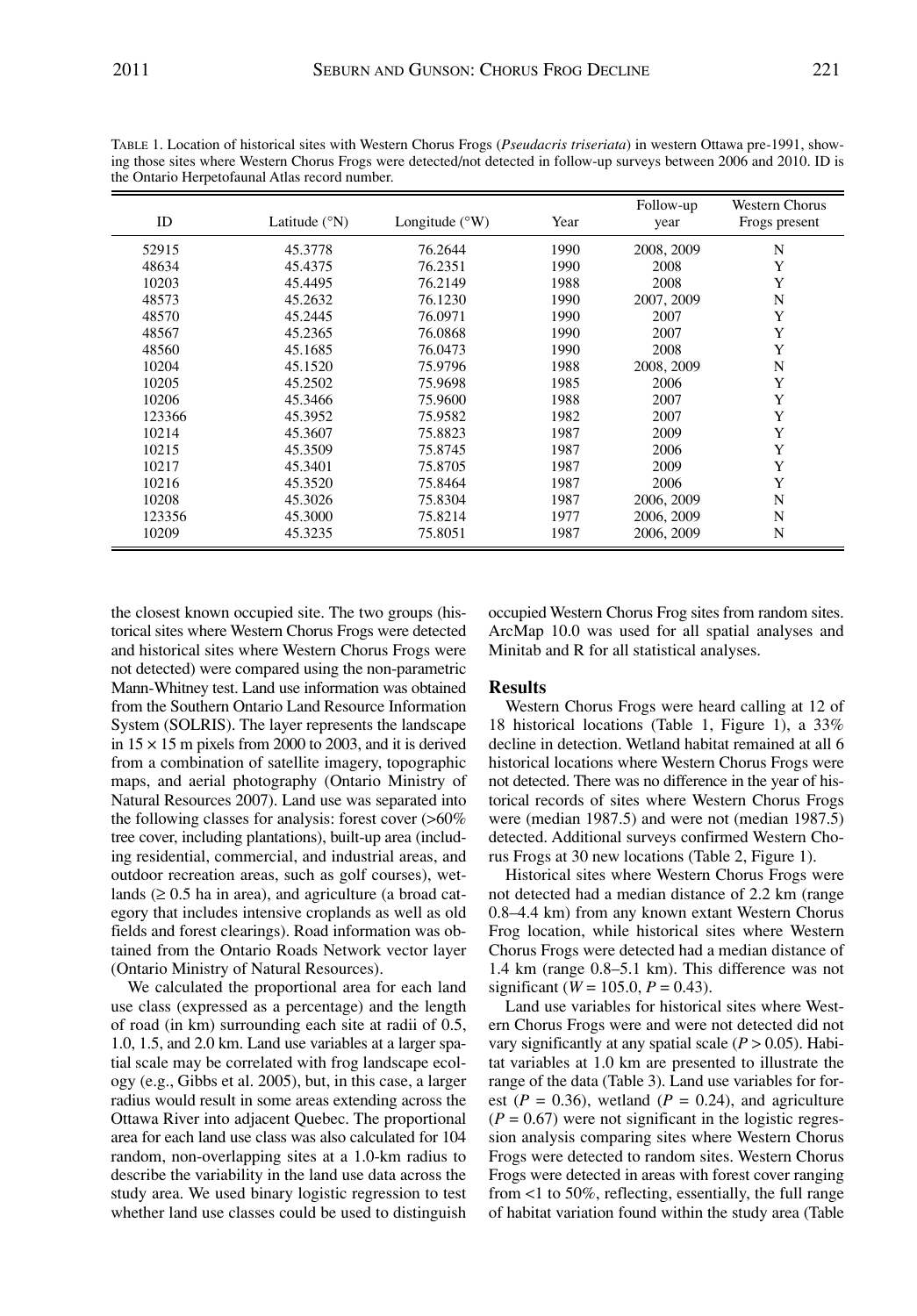

FIGURE 1. Distribution of Western Chorus Frog (*Pseudacris triseriata*) locations in western Ottawa. Circles represent historical locations (pre-1991). Filled circles: Western Chorus Frogs detected on follow-up surveys between 2006 and 2010; open circles: Western Chorus Frogs not detected on follow-up surveys between 2006 and 2010. Triangles represent additional locations where Western Chorus Frogs were detected between 2006 and 2010.

4). Western Chorus Frogs were detected in areas with up to 86% agricultural land, whereas over 12% of the landscape sites had greater agricultural cover (Table 4).

#### **Discussion**

There are a number of limitations to this study. The historical data were not collected systematically, but opportunistically, as part of the Ontario Herpetofaunal Atlas (Oldham and Weller 2000\*). The data were collected by multiple people and it is possible that some auditory reports were confused with the agonistic or territorial call of a Spring Peeper (*Pseudacris*

*crucifer*) which is also a trill (COSEWIC 2008\*). In addition, locality information may not have been correctly recorded. While these errors may have occurred, the historical data for the 6 locations where Western Chorus Frogs were not detected in the current survey were all submitted by known and experienced observers. It is unlikely that the Western Chorus Frogs were misidentified or that erroneous locality information from the past would correspond to an existing wetland.

An additional limitation is that the historical data are not geographically well dispersed. Historical sites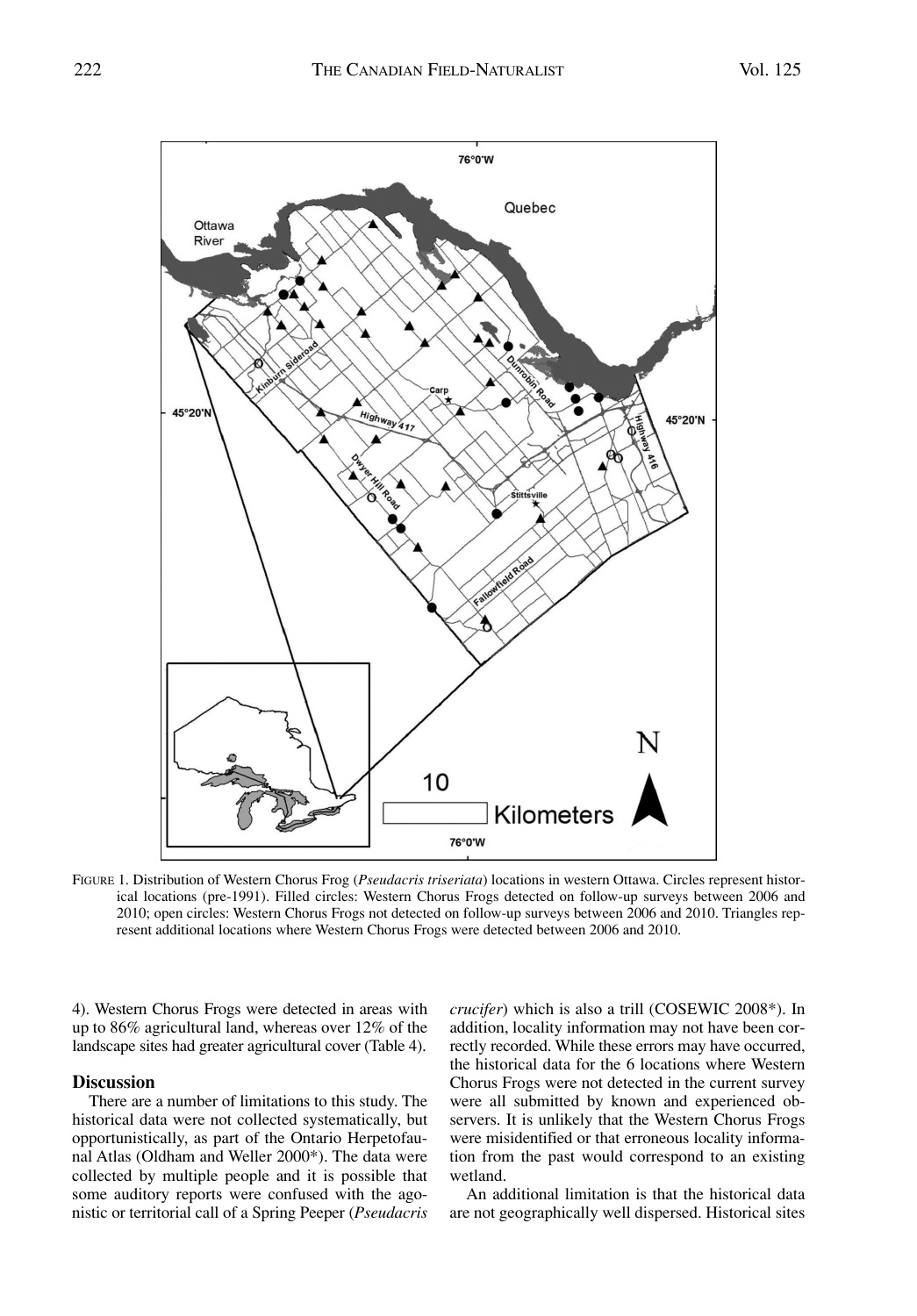| Latitude $(^{\circ}N)$ | Longitude $(^{\circ}W)$ | Location                 | Year |
|------------------------|-------------------------|--------------------------|------|
| 45.2752                | 76.0875                 | South March Road         | 2006 |
| 45.2739                | 76.0327                 | Old Almonte Road         | 2007 |
| 45.3986                | 75.9813                 | Constance Lake Road      | 2007 |
| 45.3389                | 76.0160                 | March Road               | 2007 |
| 45.2818                | 76.1463                 | Upper Dwyer Hill Road    | 2008 |
| 45.3130                | 76.1826                 | Upper Dwyer Hill Road    | 2009 |
| 45.2926                | 75.8404                 | <b>Stony Swamp</b>       | 2009 |
| 45.4021                | 75.9954                 | March Road               | 2009 |
| 45.4381                | 75.9960                 | Thomas Dolan Parkway     | 2009 |
| 45.4576                | 76.0245                 | Vance's Sideroad         | 2009 |
| 45.4476                | 76.0409                 | Vance's Sideroad         | 2009 |
| 45.4999                | 76.1264                 | Dunrobin Road            | 2009 |
| 45.4453                | 76.1867                 | Carp Road                | 2009 |
| 45.4114                | 76.2371                 | Mohrs Road               | 2009 |
| 45.4230                | 76.2539                 | Mohrs Road               | 2009 |
| 45.4677                | 76.1884                 | Galetta Sideroad         | 2009 |
| 45.1592                | 75.9822                 | Dwyer Hill Road          | 2010 |
| 45.4386                | 76.2223                 | John Shaw Road           | 2010 |
| 45.4280                | 76.2093                 | John Shaw Road           | 2010 |
| 45.4128                | 76.1898                 | John Shaw Road           | 2010 |
| 45.4241                | 76.1389                 | Kinburn Road             | 2010 |
| 45.4121                | 76.0799                 | <b>Stonecrest Road</b>   | 2010 |
| 45.3979                | 76.0605                 | <b>Stonecrest Road</b>   | 2010 |
| 45.3363                | 76.1869                 | <b>Breezy Hills Road</b> | 2010 |
| 45.3458                | 76.1425                 | Panmure Road             | 2010 |
| 45.3136                | 76.1188                 | Vaughn's Sideroad        | 2010 |
| 45.3644                | 75.9794                 | March Road               | 2010 |
| 45.4053                | 76.1334                 | Carp Road                | 2010 |
| 45.2205                | 76.0661                 | Dwyer Hill Road          | 2010 |
| 45.2470                | 75.9162                 | Fernbank Road            | 2010 |

TABLE 2. Location of additional sites in western Ottawa surveyed between 2006 and 2010 where Western Chorus Frogs (*Pseudacris triseriata*) were detected.

are clustered in some areas and completely lacking in other areas (Figure 1). Another limitation is the lack of historical data on wetlands where Western Chorus Frogs were known to be absent in the past. Natural succession can lead to amphibians selecting different breeding sites. This may result in no net loss in the number of breeding populations, but resurveys of only historical sites would detect a decline (e.g., Skelly et al. 2003).

It seems unlikely that Western Chorus Frogs persist at any of the 6 historical locations where they were not detected in the current survey period, as a followup survey was carried out in a subsequent year and the species was not detected at any of the 6 sites (Table 1).

The level of apparent decline detected in the current study is comparable to that reported elsewhere: Western Chorus Frogs are now absent at 34.6% of historical locations in northern New York state (Gibbs et al. 2005) and approximately 30% of known locations in the Outaouais area of Quebec (across the Ottawa River from Ottawa) (COSEWIC 2008\*). In contrast, the Western Chorus Frog was not detected at 95% of historical locations in eastern Ontario southeast of Ottawa (Seburn et al. 2008) and is gone from approximately 90% of its range in the Montérégie area, south of the St. Lawrence River, in Quebec (COSEWIC 2008\*).

The cause or causes of declines in the Western Chorus Frog remain speculative. Destruction of wetlands is a major threat in some areas of Quebec (Daigle 1997; Picard and Desroches 2004\*); however, Western Chorus Frogs have also disappeared from areas where wetlands remain (Gibbs et al. 2005; Seburn et al. 2008; current study). The presence of wetlands during the breeding season may not be sufficient, as changes in precipitation can lead to ponds drying earlier and the loss of some amphibian species (McMenamin et al. 2008). Regional decline in total precipitation does not appear to be the issue in Ottawa, as the wettest 5-year period in the last 25 years was from 2006 to 2010 (Environment Canada 2011\*).

There may be large-scale landscape differences between western Ottawa and the area east of Ottawa where Western Chorus Frogs are known to have declined (Seburn et al. 2008). For example, in eastern Ontario soils are generally less acidic in western Ottawa and to the west (Marshall et al. 1979). Western Chorus Frogs in New York state were also more likely to persist in areas with less acidic soil (Gibbs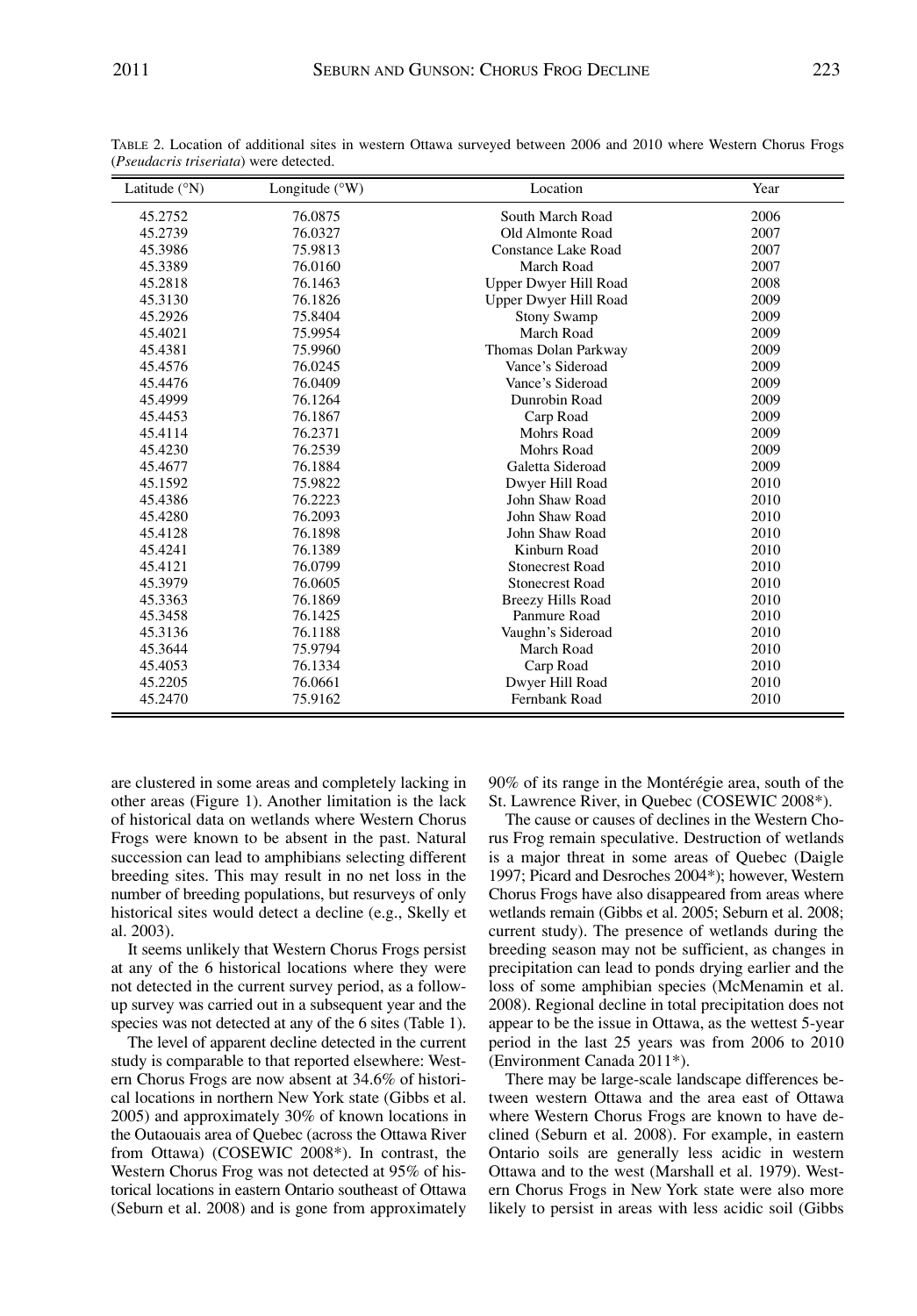| TABLE 3. Land use variables associated with historical sites (pre-1991) where Western Chorus Frogs ( <i>Pseudacris triseriata</i> )                                                                                                                     |
|---------------------------------------------------------------------------------------------------------------------------------------------------------------------------------------------------------------------------------------------------------|
| were detected/not detected in follow-up surveys between 2006 and 2010 at the 1.0-km radius (range in parentheses). Land<br>use variables (except roads) are expressed as a percentage of the total area from each observation point. Road data are pre- |
| sented in kilometers of road. Land use variables were compared using the non-parametric Mann-Whitney test $(W)$ .                                                                                                                                       |

|                     | Historical sites resurveyed, 2006–2010  |                                      |      |        |
|---------------------|-----------------------------------------|--------------------------------------|------|--------|
|                     | <b>Western Chorus</b><br>Frogs detected | Western Chorus<br>Frogs not detected |      |        |
| Land use 2006–2010  | median (range)                          | median (range)                       | W    | P      |
| Forest $(\% )$      | $28.0(7.9-50.2)$                        | $16.7(7.0-37.4)$                     | 44.0 | 0.2417 |
| Built-up $(\%)$     | $0.8(0-36.5)$                           | $0.1(0-14.0)$                        | 46.5 | 0.4824 |
| Wetlands $(\% )$    | $26.9(12.5-51.9)$                       | 28.8(18.3–63.3)                      | 65.0 | 0.4824 |
| Agriculture $(\% )$ | 41.8(8.3–67.9)                          | $34.7(5.3 - 72.5)$                   | 54.0 | 0.8149 |
| Roads (km)          | $4.4(1.6-10.9)$                         | $4.0(2.8-13.5)$                      | 59.0 | 0.8883 |

TABLE 4. Land use variables (expressed as a percentage) associated with all sites where Western Chorus Frogs (*Pseudacris triseriata*) were detected during surveys between 2006 and 2010 (*n* = 42) and at random locations across the landscape (*n* = 104) at the 1.0-km radius (range in parentheses). Threshold indicates the percentage of landscape sites that exceeded the maximum land use value for Western Chorus Frog sites (e.g., 2.9% of landscape sites have >50.2% forest cover).

|                  | Sites where Western<br>Chorus Frogs were detected | Random locations<br>across the landscape |                   |
|------------------|---------------------------------------------------|------------------------------------------|-------------------|
| Land use $(\% )$ | median (range)                                    | median (range)                           | Threshold $(\% )$ |
| Forest           | $17.8(0.3 - 50.2)$                                | $16.7(0-69.1)$                           | 2.9               |
| Wetlands         | $18.6(2.8 - 66.7)$                                | $12.0(0-74.3)$                           | 1.9               |
| Agriculture      | $46.5(8.1 - 86.4)$                                | $50.8(5.2 - 95.8)$                       | 12.5              |

et al. 2005); however, studies have suggested that reduced pH has no effect on growth or development of Western Chorus Frog tadpoles (Kiesecker 1996).

As Western Chorus Frog populations are extirpated, remaining populations may be more at risk of extirpation as a result of increased geographic isolation and reduced connectivity across the landscape (COSEWIC 2008\*). This may be exacerbated by the fact that populations of the short-lived Western Chorus Frog are likely to be relatively prone to extirpation as the result of even a single extreme event (e.g., premature drying up of a breeding pond).

Western Chorus Frogs typically remain within 275 m of the breeding pond (Desroches et al. 2001\*), suggesting that dispersal is relatively limited. Historical sites where Western Chorus Frogs were not detected were not farther away from extant Western Chorus Frog sites than currently occupied sites were, although there are limitations to our isolation analysis. It is unlikely that all sites with Western Chorus Frogs were detected, given the fact that surveys were largely restricted to wetlands visible from roads. The probability of extirpation also likely varies between small isolated wetlands and areas with multiple wetlands (e.g., Trenham et al. 2003). In addition, while distance is a measure of isolation, the type of intervening habitat is likely just as important for dispersal (e.g., Seburn et al. 1997), and it is known that roads impede the dispersal of Western Chorus Frogs (Picard and Desroches 2004\*; Whiting 2004).

Isolation may be a significant factor for at least two historical sites where Western Chorus Frogs were not detected in the current survey. The most eastern historical location where Western Chorus Frogs were not detected has urban landscape to the east and a major highway directly to the west. It had the highest values for roads and built-up areas at all spatial scales, making it highly unlikely that Western Chorus Frogs could recolonize the site. Similarly, the most western historical site where Western Chorus Frogs were not detected is now surrounded by a landscape of intensive agricultural croplands. This site had the lowest forest cover and highest agricultural cover at all spatial scales, and it has apparently little suitable habitat for Western Chorus Frogs.

Western Chorus Frogs occupied a wide range of habitats in the study area, occurring in areas with forest cover ranging from <1 to 50% at a radius of 1.0 km (Table 4). Given that most of the study area had less than 50% forest cover, this maximum value likely does not reflect a true threshold limit for the species. In addition, Western Chorus Frogs were found in areas with up to 86% agricultural cover. Their absence from areas with greater agricultural cover may indicate that such areas are inhospitable to Western Chorus Frogs. Future studies should continue to determine threshold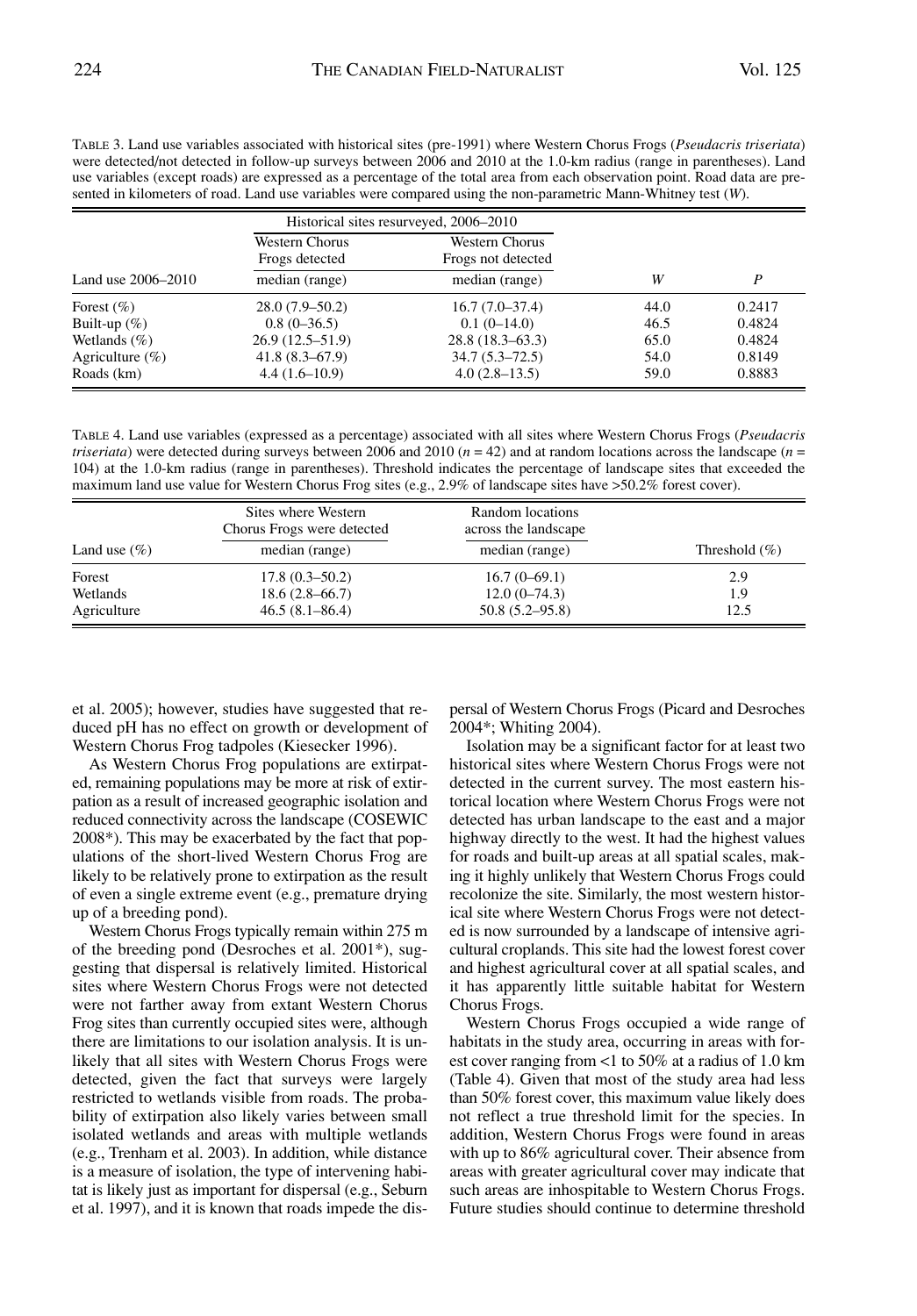values for land use variables in a variety of landscapes so that habitat-predictive models for Western Chorus Frogs can be developed.

Surrounding agricultural land use at a 1-km scale was not a significant factor influencing Western Chorus Frog distribution in our study. In contrast, in upstate NewYork, Western Chorus Frogs were found to decline in areas with greater cultivated land (Gibbs et al. 2005); however, this relationship was documented at a 5– 10 km scale. This apparent contradiction is possibly due to differences in scale as well as a difference in the way agricultural land use was classified in the two studies. In the present study, the land classification pooled data for habitats that are likely to be suitable for Western Chorus Frogs (e.g., old field) with inhospitable habitats (e.g., intensive cropland) into one broad category, while the NewYork study differentiated agriculture into cultivated grasses, row crops, and pasture.

If surveys had been conducted at historical locations only, it would appear that the Western Chorus Frog had declined by 30% in western Ottawa. The additional surveys indicated that it remains widespread across most of the region. Although the Western Chorus Frog may have declined, there are two other ways the data can be interpreted: 1) the number of Western Chorus Frog sites remained essentially unchanged over time, with a shift to different breeding sites but with no net loss of sites; or 2) the number of Western Chorus Frog sites increased, with a shift to different breeding sites resulting in a net increase in the number of sites. A key question is how many of the 30 new Western Chorus Frog sites are newly colonized breeding sites and how many are just newly documented. Without historical data on these 30 sites, it is difficult to know whether the Chorus Frog has truly declined. Given the declines in other areas, future monitoring is warranted.

## **Acknowledgements**

Fred Schueler, of the Bishops Mills Natural History Centre, first drew our attention to the issue of Western Chorus Frog decline, and we are grateful for his inspiration and encouragement over the years. Mike Oldham, of the Natural Heritage Information Centre of the Ontario Ministry of Natural Resources, graciously provided data from the Ontario Herpetofaunal Atlas. This paper benefited from the comments of Carolyn Seburn and three anonymous reviewers.

**Documents Cited** (marked \* in text)

- **COSEWIC.** 2008. COSEWIC assessment and update status report on the Western Chorus Frog *Pseudacris triseriata* Carolinian population and Great Lakes/St. Lawrence – Canadian Shield population in Canada. Committee on the Status of Endangered Wildlife in Canada. Ottawa. vii + 47 pages.
- **Desroches, J.-F., D. Pouliot,** and **S. Côté.** 2001. Évaluation de l'efficacité de différentes méthodes de capture pour la

rainette faux-grillon de l'Ouest (*Pseudacris triseriata*) au Québec. En collaboration avec le Comité du marais de Kingsbury (MAKI). Rapport présenté à la Société de la faune et des parcs du Québec.

- **Environment Canada.** 2011. National Climate Data and Information Archive. http://www.climate.weatheroffice. gc.ca/Welcome\_e.html. Accessed 7 April 2011.
- **Oldham, M. J.,** and **W. F. Weller.** 2000. Ontario Herpetofaunal Atlas. Natural Heritage Information Centre, Ontario Ministry of Natural Resources. http://nhic.mnr.gov.on.ca/ MNR/nhic/herps/ohs.html (updated 15 January 2010).
- **Picard, I.,** and **J.-F. Desroches.** 2004. Situation de la Rainette faux-grillon de l'Ouest (*Pseudacris triseriata*) en Montérégie – Inventaire printanier 2004. En collaboration avec le Centre d'information sur l'environnement de Longueuil (CIEL), Longueuil, Québec. 50 pages.

#### **Literature Cited**

- **Archer, R. W.,** and **K. E. Jones.** 2009. The Marsh Monitoring Program Annual Report, 1995-2007: annual indices and trends in bird abundance and amphibian occurrence in the Great Lakes basin. Bird Studies Canada and Environment Canada. 30 pages.
- **Daigle, C.** 1997. Distribution and abundance of the Chorus Frog *Pseudacris triseriata* in Québec. Pages 73-77 *in* Amphibians in decline: Canadian studies of a global problem. *Edited by* D. M. Green. Herpetological Conservation, Volume 1. Society for the Study of Amphibians and Reptiles, St. Louis, Missouri.
- **Gibbs, J. P., K. K. Whiteleather,** and **F. W. Schueler.** 2005. Changes in frog and toad populations over 30 years in New York state. Ecological Applications 15: 1148-1157.
- **Kiesecker, J.** 1996. pH-mediated predator-prey interactions between *Ambystoma tigrinum* and *Pseudacris triseriata*. Ecological Applications 6: 1325-1331.
- **Lemmon, E. M., A. R. Lemmon, J. T. Collins, J. A. Lee-Yaw,** and **D. C. Cannatella.** 2007. Phylogeny-based delimitation of species boundaries and contact zones in the trilling chorus frogs (*Pseudacris*). Molecular Phylogenetics and Evolution 44: 1068-1082.
- **Marshall, I. B., J. Dumanski, E. C. Huffman,** and **P. G. Lajoie.** 1979. Soils, capability and land use in the Ottawa urban fringe. Land Resource Research Institute, Research Branch, Agriculture Canada, Ottawa, Ontario. 59 pages.
- **McMenamin, S. K., E. A. Hadly,** and **C. K. Wright.** 2008. Climatic change and wetland desiccation cause amphibian decline in Yellowstone National Park. Proceedings of the National Academy of Sciences 105: 16988-16993.
- **Ontario Ministry of Natural Resources.** 2007. SOLRIS: Accuracy Assessment Report. Report submitted to the Inventory Monitoring and Assessment Section, Ontario, Canada.
- **Seburn, C. N. L., D. C. Seburn,** and **C. A. Paszkowski.** 1997. Northern Leopard Frog (*Rana pipiens*) dispersal in relation to habitat. Pages 64-72 *in* Amphibians in decline: Canadian studies of a global problem. *Edited by* D. M. Green. Herpetological Conservation, Volume 1. Society for the Study of Amphibians and Reptiles, St. Louis, Missouri.
- **Seburn, D. C., C. N. L. Seburn,** and **W. F. Weller.** 2008. A localized decline in the Western Chorus Frog, *Pseudacris triseriata*, in eastern Ontario. Canadian Field-Naturalist 122: 158-161.